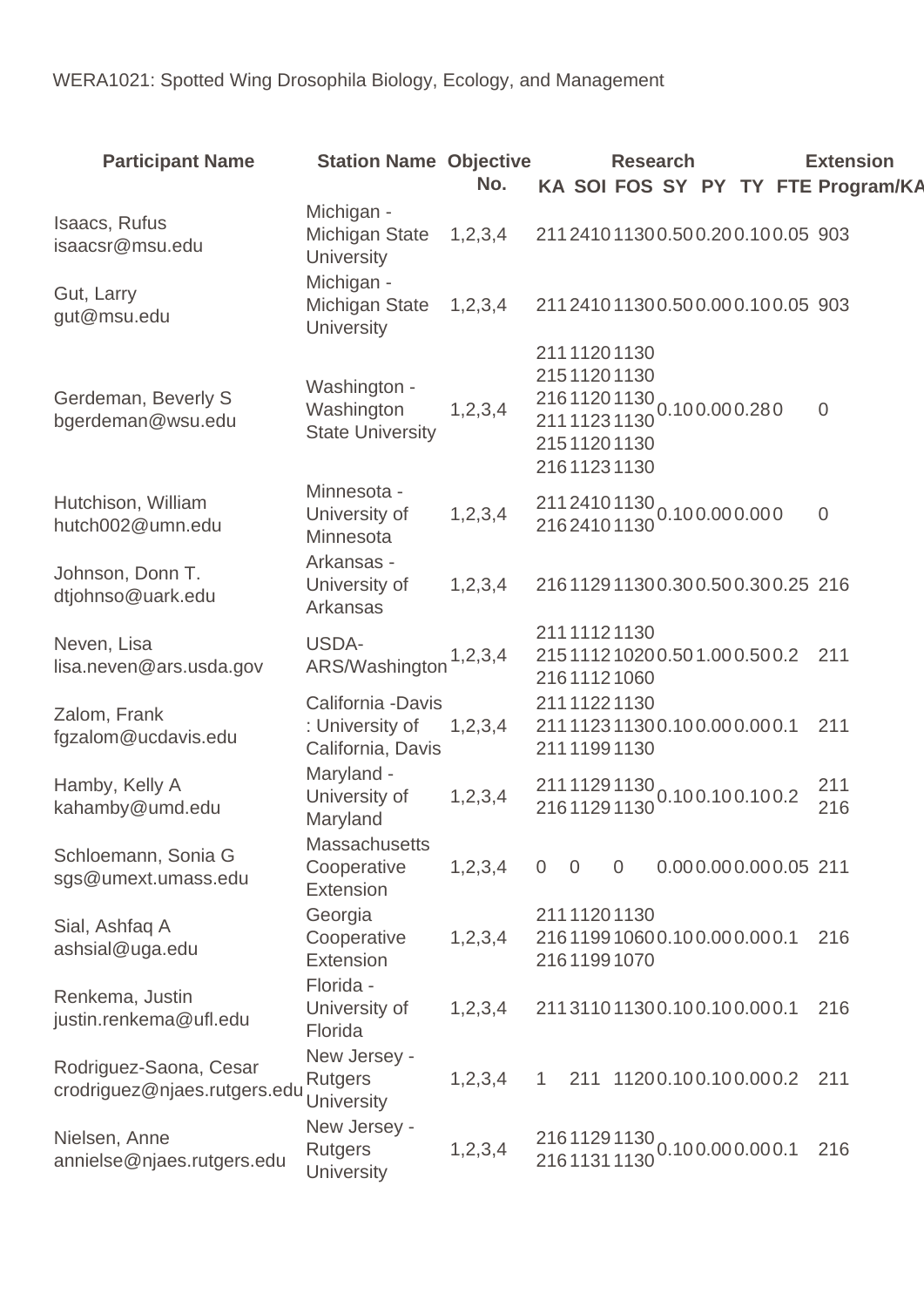| <b>Participant Name</b>                               | <b>Station Name Objective</b>                                                                  | No.        |                                                                                             | <b>Research</b> |               |  | <b>Extension</b><br>KA SOI FOS SY PY TY FTE Program/KA |
|-------------------------------------------------------|------------------------------------------------------------------------------------------------|------------|---------------------------------------------------------------------------------------------|-----------------|---------------|--|--------------------------------------------------------|
| Guedot, Christelle<br>guedot@wisc.edu                 | Wisconsin -<br>University of<br>Wisconsin                                                      | 1, 2, 3, 4 | 211 1129 1130 0.10 0.00 0.00 0<br>216 1129 1130 0.10 0.00 0.00 0                            |                 |               |  | 211                                                    |
| Schoville, Sean D<br>schoville2@wisc.edu              | Wisconsin -<br>University of<br>Wisconsin                                                      | 1,2,3,4    | 21131101020<br>211311010800.100.000.000<br>21131101130                                      |                 |               |  | $\overline{0}$                                         |
| Loeb, Gregory M.<br>gme1@cornell.edu                  | New York -<br>Geneva:<br>Cornell<br>University                                                 | 1,2,3,4    | 21111991130<br>215119911300.050.000.000.05 211<br>21611991130                               |                 |               |  |                                                        |
| Lee, Jana C<br>jana.lee@ars.usda.gov                  | USDA-<br>ARS/Oregon                                                                            | 1,2,3,4    | 211112011300.050.000.000.05 215                                                             |                 |               |  |                                                        |
| Spears, Lori R<br>lori.spears@usu.edu                 | Utah<br>Cooperative<br>Extension                                                               | 1,2,3,4    | 211119911300.000.000.000.1                                                                  |                 |               |  | 211                                                    |
| Cook, Stephen<br>stephenc@uidaho.edu                  | Idaho -<br>University of<br>Idaho                                                              | 1, 2, 3, 4 | 21131101130 0.000.000.000<br>$\overline{0}$<br>680 0                                        |                 |               |  | $\overline{0}$                                         |
| Wong, Adam Chun Nin<br>adamcnwong@ufl.edu             | Florida -<br>University of<br>Florida                                                          | 1,2,3,4    | 305311010200.200.000.200.5                                                                  |                 |               |  | 305                                                    |
| Alston, Diane G.<br>diane.alston@usu.edu              | Utah - Utah<br><b>State University</b>                                                         | 1, 2, 3, 4 | 21111291130<br>216111411300.100.000.000.1<br>21611121130                                    |                 |               |  | 216                                                    |
| Pfeiffer, Douglas<br>dgpfeiff@vt.edu                  | Virginia -<br>Virginia<br>Polytechnic<br>Institute and<br><b>State University</b><br>(VA Tech) | 1,2,3,4    | 21111121130<br>21111201130<br>211112211300.200.000.000.25 211<br>21111231130<br>21111311130 |                 |               |  |                                                        |
| Stoffolano, John<br>stoff@ent.umass.edu               | Massachusetts -<br>University of<br><b>Massachusetts</b>                                       | 1,2,3,4    | 211311011300.100.000.000                                                                    |                 |               |  | $\overline{0}$                                         |
| Asplen, Mark<br>Mark.Asplen@metrostate.edu University | <b>Metro State</b>                                                                             | 1,2,3,4    | $\overline{0}$<br>$\overline{0}$                                                            | $\overline{0}$  | 0.100.000.000 |  | $\mathbf 0$                                            |
| Long, Elizabeth<br>eylong@purdue.edu                  | Indiana -<br>Purdue<br>University                                                              | 1, 2, 3, 4 | 211 1139 1070<br>215 3110 1130 0.200.000.000.1                                              |                 |               |  | $\overline{0}$                                         |
| Wilson, Julianna<br>jkwilson@msu.edu                  | Michigan -<br><b>Michigan State</b><br>University                                              | 1,2,3,4    | 21111121130<br>215111211300.100.000.000.75 216<br>21611121130                               |                 |               |  | 211<br>215                                             |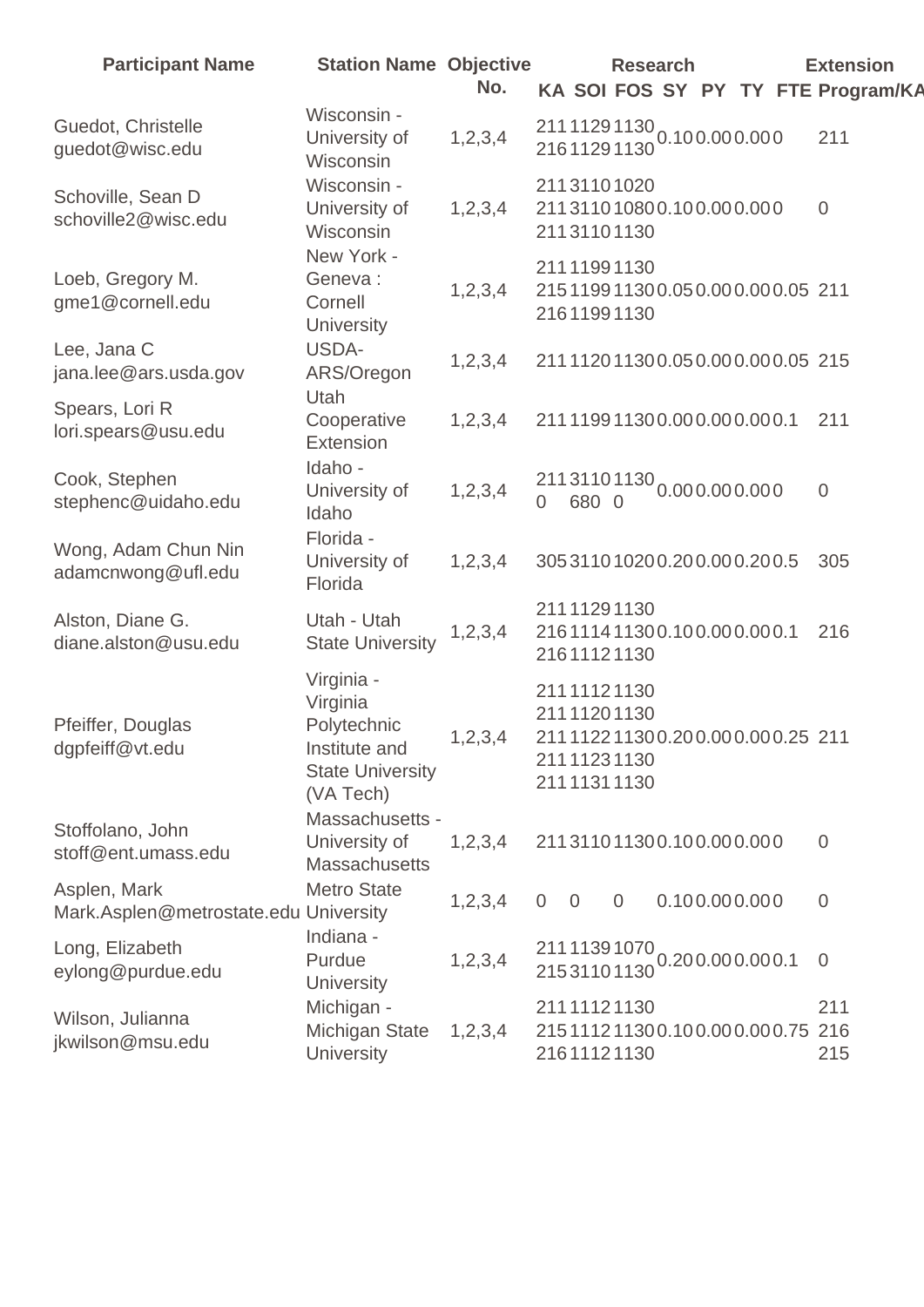| <b>Total SY</b> | <b>Total PY</b>                                                                              | <b>Total TY</b>                      |
|-----------------|----------------------------------------------------------------------------------------------|--------------------------------------|
| 6.35            | 1.10                                                                                         | 2.58                                 |
| 0.10            | 0.00                                                                                         | 0.00                                 |
| 0.00            | 0.00                                                                                         | 0.00                                 |
| 0.10            | 0.10                                                                                         | 0.00                                 |
| 0.30            | 0.00                                                                                         | 0.00                                 |
| 0.40            | 0.00                                                                                         | 0.28                                 |
| 0.30            | 0.00                                                                                         | 0.00                                 |
| 0.40            | 0.00                                                                                         | 0.28                                 |
| 0.30            | 0.10                                                                                         | 0.10                                 |
| 0.20            | 0.00                                                                                         | 0.00                                 |
| 0.20            | 0.00                                                                                         | 0.00                                 |
| 0.15            | 0.00                                                                                         | 0.00                                 |
| 1.10            | 0.20                                                                                         | 0.20                                 |
| 0.10            | 0.00                                                                                         | 0.00                                 |
| 0.10            | 0.00                                                                                         | 0.00                                 |
| 0.30            | 0.10                                                                                         | 0.00                                 |
| 0.10            | 0.00                                                                                         | 0.00                                 |
| 0.20            | 0.00                                                                                         | 0.56                                 |
| 0.05            | 0.00                                                                                         | 0.00                                 |
|                 | 0.00                                                                                         | 0.00                                 |
|                 |                                                                                              | 0.00                                 |
|                 | 0.00                                                                                         | 0.00                                 |
|                 | 0.00                                                                                         | 0.28                                 |
|                 | 0.00                                                                                         | 0.28                                 |
|                 | 0.60                                                                                         | 0.40                                 |
|                 | 0.00                                                                                         | 0.00                                 |
|                 |                                                                                              | 0.00                                 |
|                 | 0.00                                                                                         | 0.00                                 |
|                 |                                                                                              | 0.00                                 |
|                 |                                                                                              | 0.00                                 |
|                 |                                                                                              | 0.20                                 |
|                 | 0.20<br>0.20<br>0.10<br>0.10<br>0.10<br>0.60<br>0.10<br>0.10<br>0.10<br>0.05<br>0.10<br>0.20 | 0.00<br>0.00<br>0.00<br>0.00<br>0.00 |

| <b>Grand FTE Total:</b> | 3.3            |
|-------------------------|----------------|
| 903                     | 0.02           |
| 903                     | 0.02           |
| $\overline{0}$          | $\overline{0}$ |
| $\overline{0}$          | $\overline{0}$ |
| 216                     | 0.08           |
| 211                     | 0.07           |
| 211                     | 0.03           |
| 216                     | 0.17           |
| 211                     | 0.07           |
| 216                     | 0.07           |